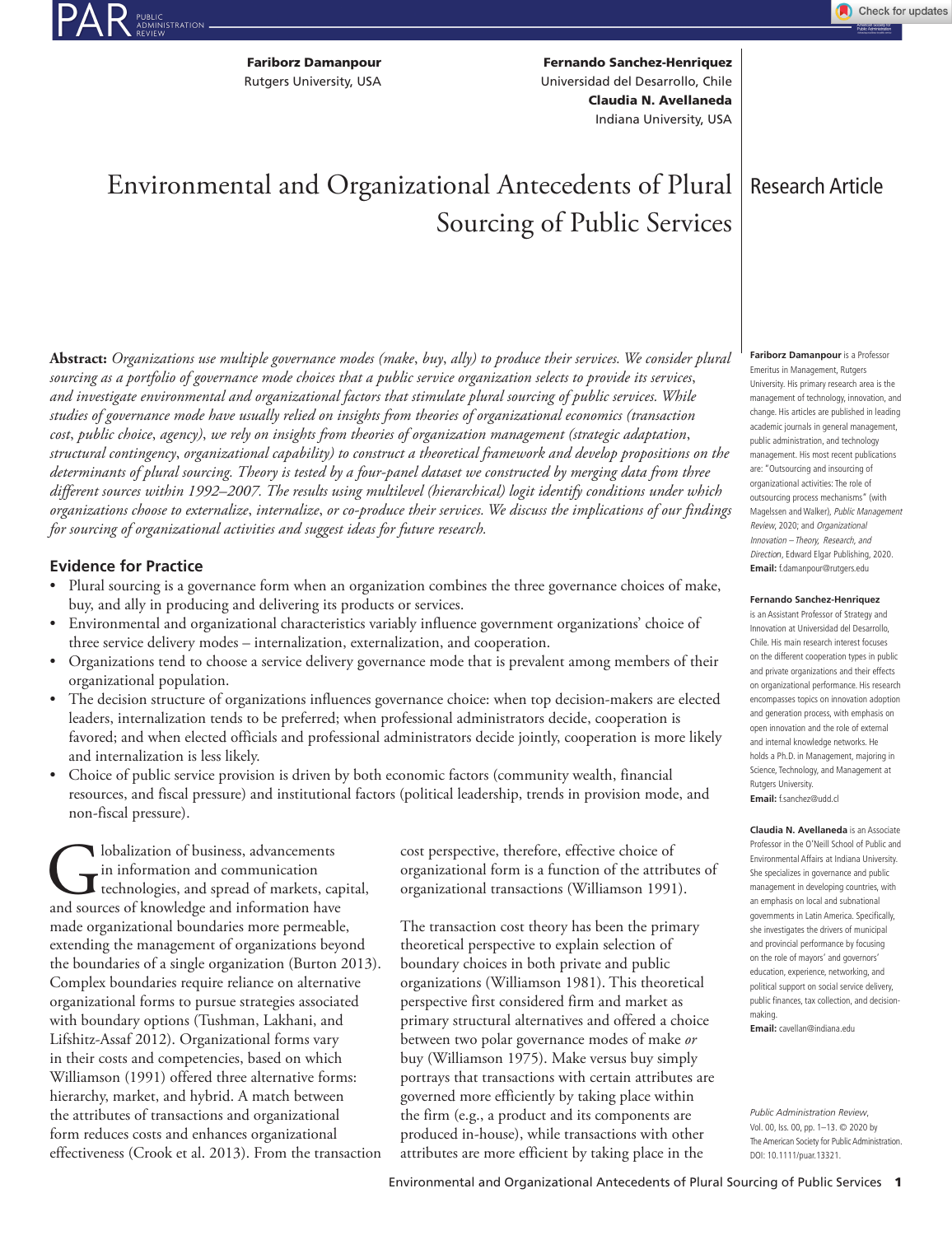market (e.g., the production of one or more component of a product is outsourced to external suppliers). Then, a third choice was added to the polar governance options – make *and* buy. Make and buy depicts that transactions take place in between the client organization and suppliers (e.g., organization and supplier jointly produce a product or components of a product). Accordingly, in the context of public services delivery, a local government can choose among three governance options: (1) in-house production (make), (2) production by another organization (buy), and (3) joint production with another organization (ally) (Geyskens, Steenkamp, and Kumar 2006; Miranda and Lerner 1995).

The polar governance choice of "make *or* buy" has been studied widely, but fewer studies have examined the "make *and* buy" alternative. This latter choice is foggy, as the polar governance modes can be combined in different ways. Scholars have employed multiple terms to capture make *and* buy, including *concurrent* sourcing (Hefetz, Warner, and Vigoda-Gadot 2014; Heide et al. 2013; Parmigiani 2007), *mixed* sourcing (Warner and Hefetz 2008), and *plural* sourcing (Heide 2003; Krzeminska, Hoetker, and Mellewigt 2013; Mols, Hansen, and Villadsen 2012). These terms have overlapping definitions and have been applied primarily at the level of transaction in different contexts (franchising, purchasing, product design and production, service delivery, value chain, etc.). We study *plural sourcing* at the level of organization and define it as a governance form where an organization combines the three governance choices of make, buy, and ally in producing and delivering its products or services. We consider decisions to select boundary modes for producing public services as strategic decisions, and we study environmental and organizational characteristics that affect plural sourcing of services in local government organizations.

This study aims to make three contributions to research on governance mode choices. First, previous studies of organizational boundary decisions in private and public sectors have mainly relied on transaction cost theory (Dyer 1997; Geyskens, Steenkamp, and Kumar 2006; Hefetz and Warner 2012; Levin and Tadelis, 2010; Mohr 2017). We control for the influence of two primary attributes of transaction costs—asset specificity and service measurability (Brown and Potoski 2003)—and apply insights from strategic adaptation to examine environmental and organizational conditions that influence boundary decisions. Strategic adaptation is rooted in systems theory (Ackoff 1999; Churchman 1968; Scott 1997), structural contingency theory (Chandler Jr. 1962; Donaldson 1995; Galbraith 2002), and organizational capability (Chakravarthy 1982; Piening 2013; Prahalad 1983). It advances that (1) a primary concern of organization is adapting to changing circumstances in the external environment, (2) organizations devise strategies to facilitate adaptation, and (3) adaptation is conditioned by the organization's internal abilities. That is, successful adaptation is facilitated by strategies that correspond environmental (external) situations with organizational (internal) conditions.

Second, as transaction cost is the cost of conducting a transaction, empirical studies of governance choices are often conducted at the level of transaction (Geyskens, Steenkamp, and Kumar 2006). For instance, public service organizations previous studies have focused on the impact of service level factors and estimated governance

choices by transaction attributes, such as asset specificity, contract management difficulty, service sensitivity, contracting flexibility, and citizen interest (Brown and Potoski 2003; Hefetz and Warner 2012; Levin and Tadelis, 2010; Mohr 2017). The attributes of transactions are relatively static, while the attributes of organizations as human systems are relatively dynamic. So, to explain strategic decisions to select boundary choices, in addition to the effect of service attributes, the influence of organizational attributes should be accounted for. The same logic applies for including environmental attributes, in addition to organizational attributes. In this sense, our study contributes by predicting effects of organizational and environmental characteristics on service delivery strategy, while controlling for the effects of service attributes.

Third, while studies of the intermediate modes of governance between markets and hierarchies have been conducted (Crook et al. 2013; Geyskens, Steenkamp, and Kumar 2006; Parmigiani 2007), empirical studies of antecedents of plural sourcing are scare. Using a longitudinal dataset we constructed by merging three sets of surveys within 1992–2007, we examine external and internal antecedents of "buy versus make," "ally versus make," and "ally versus buy." In the context of providing public services, we refer to in-house production as *internalization*, outsourcing of production as *externalization*, and joint production as *cooperation*. Our analyses help advance the explanation of plural sourcing of public services in local government organizations.

The remainder of this paper is structured as follows. In the next section, we briefly overview the research area of modes of service provision. Next, we formulate two sets of propositions to predict governance choices—one for the external or environmental conditions, another for the internal or organizational conditions. This is followed by the study's methodology and statistical results. Then, we discuss the implications of our study for research on governance choices, list the study's limitations, and conclude.

# **Theoretical Framework** *Polar Governance Modes*

As noted above, the dominant theory in the studies of market versus hierarchy has been the transaction cost theory, an economic theory of organizations (Coase 1937; Williamson 1975). Transactions are transfers of parts, goods, or services across organizations along the value chain to conduct organizational activities. Transaction costs arise in part from incomplete contracts and opportunism. They are the costs of managing the transactions for efficient and effective accomplishment of those activities, and are defined as the comparative costs of planning, adapting, and monitoring an organizational activity under alternative governance structures (Williamson 1981). The transaction cost theory assumes that contracts are typically incomplete and difficult to enforce, the parties' rationality is bounded, and they may engage in opportunistic behaviors. While more complex contracts and post-contract monitoring can amend the tendency toward contract incompleteness, the solutions generate transaction costs (Williamson 1981). Overall, the theory posits that the efficiency of market versus hierarchy governance structure depends on the dimensions of transactions; namely, asset specificity, environmental uncertainty (behavioral, technological, and volume), and transaction frequency (Geyskens, Steenkamp, and Kumar 2006).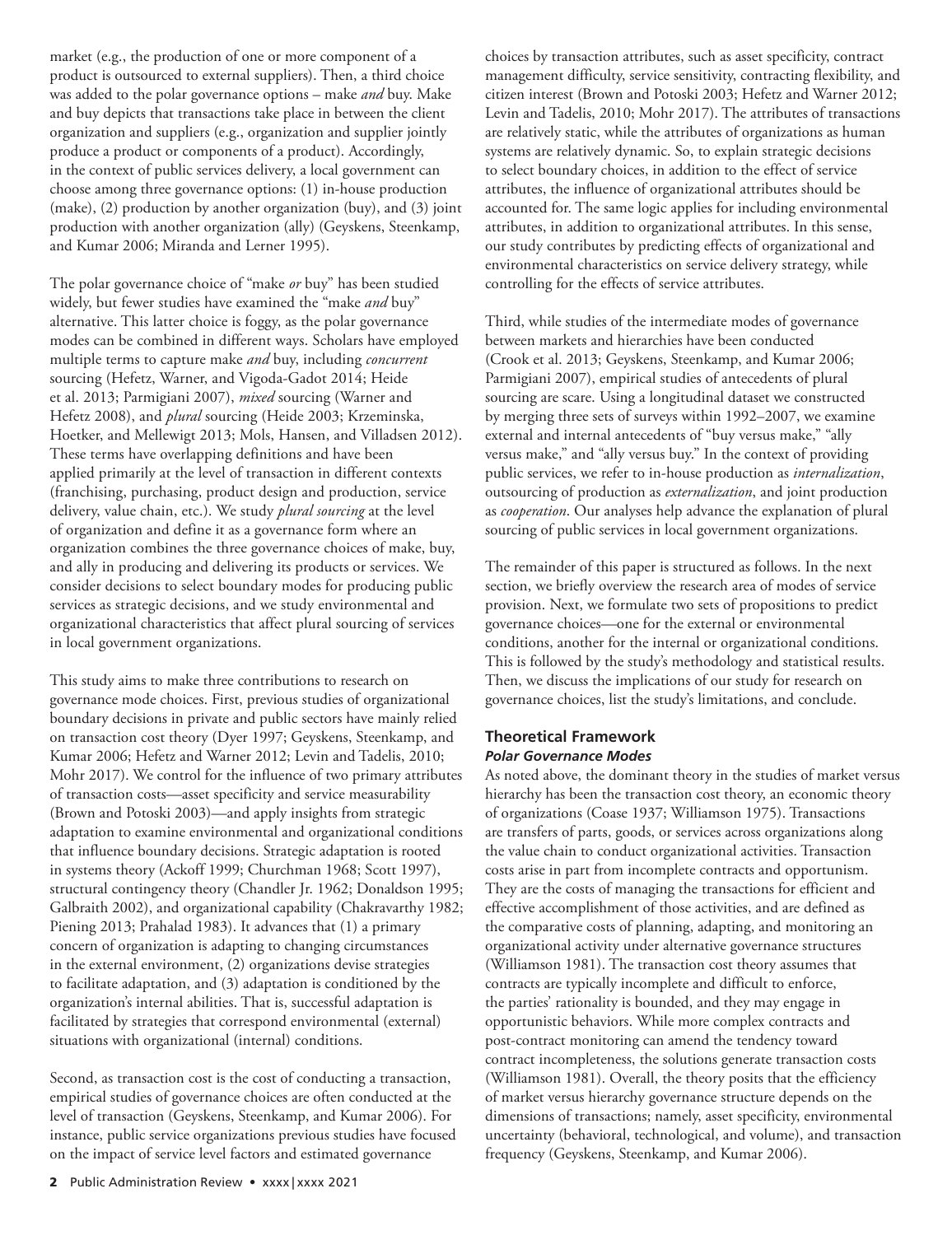In the context of public services, the understanding of transaction costs is enhanced in part by the public choice theory (Boyne 1998; Buchanan and Tullock 1962). This theory posits that use of market governance enables public sector organizations to engage in newly found competition with private-sector organizations in producing their services, which could lead to higher efficiency, lower cost, and smaller government (Boyne 2002). This theory also assumes that individual actors are motivated primarily by self-interest (Moe 1984; Schneider and Damanpour 2002). A first potential effect of this behavioral assumption is that senior managers/administrators of the client organization may act opportunistically in favoring self-serving goals over organizational goals (Schneider 2013). A second potential effect is that in using market governance, the client organization is subject to agency costs because the supplier may behave opportunistically. When risks of agency costs are high, pre-contract planning and post-contract monitoring can increase costs of producing public services (Brown and Potoski 2003). In general, market governance is theoretically assumed to deliver cost savings, but cost savings from privatization of local government services around the world is empirically mixed (Bel, Fageda, and Warner 2010). Given this inconclusiveness, Bel et al. (2010, 553) recommend that, to ensure efficiency of producing public services, "more attention be given to the cost characteristics of the service, the transaction costs involved, and the policy environment stimulating competition, rather than to the debate over public versus private delivery of these services." According to Warner and Hefetz (2008, 155), public service delivery in U.S. local governments shows a "declining use of complete contracts and a dramatic rise in mixed public–private delivery (joint contracting) of city services."

#### *Alliance Governance Modes*

Eventually, the governance mode ally was studied, along the polar modes of make or buy. In the context of public service delivery, Miranda and Lerner (1995, 194) referred to ally as the "redundant service delivery arrangement," where more than one organization is involved in producing a service. Since some degree of cooperation between the two organizations is necessary, insights from the alliance literature were added to transaction cost to explain the hybrid governance structure (Mudambi and Tallman 2010).<sup>1</sup> In terms of benefits associated with its use, hybrid form is located between vertical integration and market contracting with respect to incentives, adaptability, and bureaucratic costs (Heide 2003; Williamson, 1985). Ally allows the client organization to have some degree of control over the transaction without fully internalizing it (Mudambi and Tallman 2010). However, despite lower investment cost and enhanced transfer of knowledge, difficulties in establishing performance criteria could make ally subject to opportunism and inflexibility, locking the organization into a relationship (Geyskens, Steenkamp, and Kumar 2006; Williamson 1991). In this vein, a governance structure that mixes market and hierarchy can potentially reduce transaction costs, but much depends on type and quality of the relationship between the client organization and suppliers (Dyer and Chu 2003).

More recently, both private and public scholars have termed mixed governance mode by concurrent and/or plural sourcing. In the context of manufacturing, Parmigiani (2007, 285) defined *concurrent sourcing* when organizations "simultaneously make and buy the same good," and stated that it is a distinct choice

rather than one along the make-buy continuum. In the context of public services, Hefetz, Warner, and Vigoda-Gadot (2014) viewed concurrent sourcing as a mixed sourcing alternative when the organization makes and buys a serviceconcurrently. Similarly, plural sourcing captures when an organization makes and buys the same component, part, product, or service (Mols, Hansen, and Villadsen 2012). Terminology aside, organizations may use a combination of different governance modes that differ in their capabilities and restrictions to build flexibility to better respond to continuous environmental change, to learn, and to perform. In this sense, Krzeminska et al. (2013, 1614) defined *plural sourcing* more broadly as "a governance form where multiple governance modes of make, buy, and ally are combined in a systematic way."

We study plural sourcing at the organization level and consider it as a governance strategy where a multi-service organization uses a mix of make, buy, and ally to produce and deliver its services. Contrary to previous studies in both private and public sectors, we posit that the selection of an organization's portfolio of governance modes is a strategic decision that is determined by internal and external situations and can affect the organization's outcomes.

# *Strategic Adaptation*

We rely on the perspective of strategic adaptation to explain the selection of internal, external, and/or joint sourcing of products or services (Chakravarthy 1982; Hrebiniak and Joyce 1985; Schindehutte and Morris 2001). Strategic adaptation is grounded on the perspectives of organization as open system, structural contingency, organizational capability, and resource dependence theory. The open system perspective is rooted in general systems theory (von Bertalanffy 1968), the application of systems approach to decision-making (Churchman 1968), and scientific methods to problem solving (Ackoff 1970). It views organization as a sociotechnical system, composed of interdependent subsystems, and embedded in an environment with which it exchanges information, material, and resources (Cummings and Srivastva 1977; Scott 1997). The environment is also a system that has its own environment and subsystems. According to the system perspective, the effective operation of an organization depends on maintaining equilibrium with the environment (external congruency) and harmony among the subsystems (internal congruency).

Contingency theory and resource dependence theory are also rooted in the open system perspective. Contingency theory posits that there is no best way to organize, and different ways of organizing are not equally effective (Galbraith 2002; Lawrence and Lorsch 1969). Strategic adaptation is the function of fit between environmental contingencies (size, technology, resources, diversification, deprivation, etc.) and organizational actions (Boyne et al. 2005; Donaldson 2006). Resource dependence theory assumes resources of an organization originate in its environment, are shared by other (similar) organizations in the environment, and affect the organization's behavior (Pfeffer and Salancik 1978). Although organizations are constrained by their context, they act to reduce external uncertainty and dependencies (Hillman, Withers, and Collins 2009). Dependency on resources, especially scarce resources, motivate organizations to adapt to environmental change in order to perform efficiently and effectively (Hillman, Withers, and Collins 2009; Pfeffer and Salancik 1978).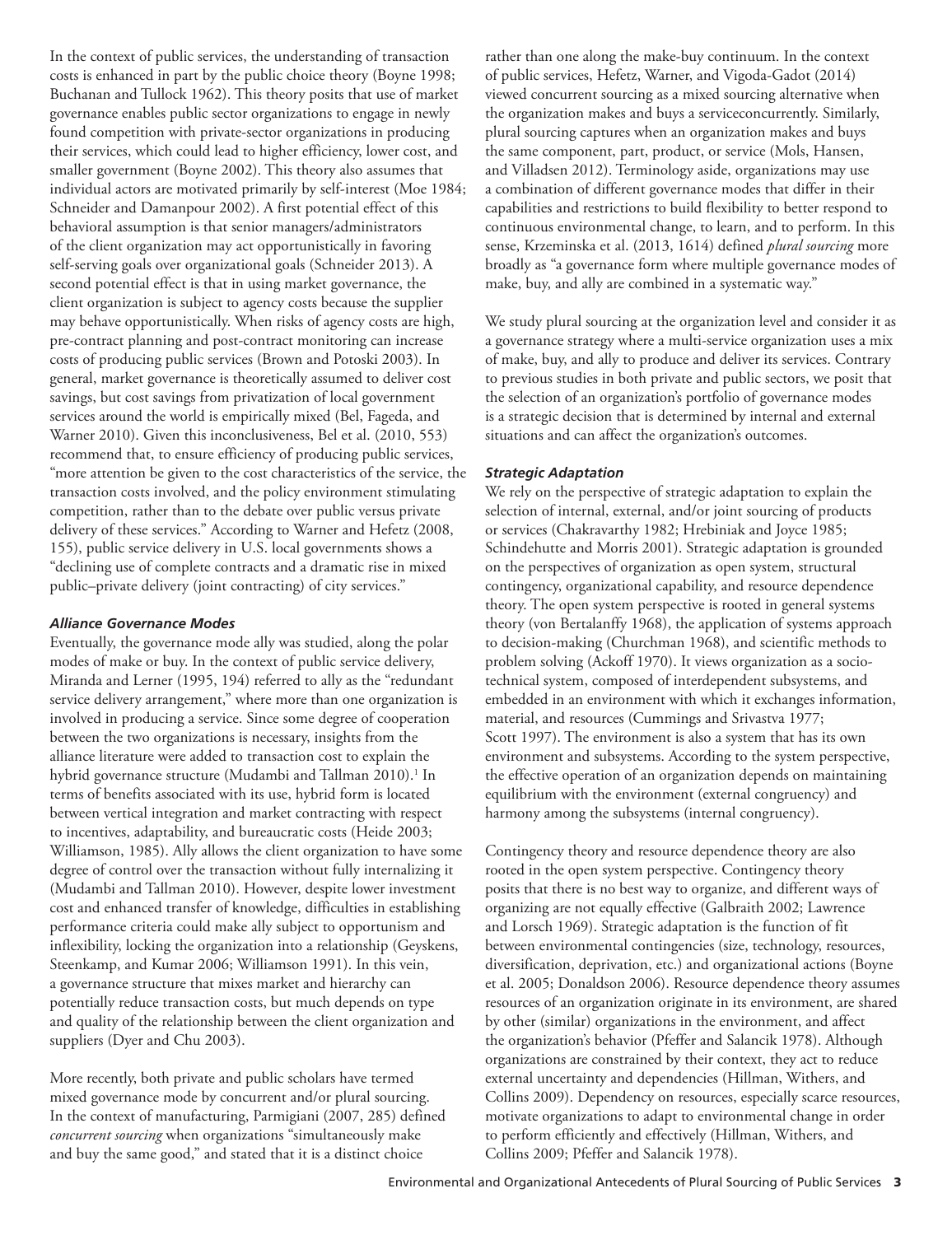Environmental change can be due to competition, regulation, new technology, resource scarcity, and client/customer demand. A primary change in the environment (environmental shift or jolt) prompts a strategic change—a prerogative of top managers or strategic leaders. Strategic leaders also can introduce new strategies despite lack of environmental change. The logic behind the preempted strategic change is to gain distinctive competencies, reach higher levels of aspiration, capture new markets, and boost the reach and quality of organizational products or services to clients. Either way, a strategic choice, driven by external shift or internal choice and independent of the appropriateness of the selected action, prompts changes in organizational structure and processes to align organizational subsystems toward achieving the organization's strategic intent (Chandler Jr. 1962; Donaldson 2006; Hrebiniak and Joyce 1985). While organizations develop their governance boundary strategy primarily in response to the external environment, the execution of that strategy requires modifications in internal systems and procedures (Brown 2010). The system perspective also postulates that organizational parts (subsystems) are interdependent, and a change in one part needs changes in the other parts for effective operations of the whole (system). In this regard, the decision to select a portfolio of service delivery choices is contingent on both environmental and organizational settings.

In summary, these theories advocate the environment–strategy– structure balance, implicating that the development and implementation of strategic decisions are facilitated by external and internal congruency. Applied to boundary choices in public service organizations, strategic adaptation provides a theoretical framework to explain how managers choose among internalization (make), externalization (buy), and cooperation (ally) mode of service provision in response to environmental demands and organizational abilities.

# **Propositions**

# *Environmental Characteristics*

Organizations conduct activities within an environmental context. They obtain inputs from the environment, respond to its demands, and offer their services or products to it. The external environment provides both opportunities (resources, technology, market demands, etc.) and constraints (regulation, restriction on capital, inadequate information, etc.) (Daft 2001). Organizations set their strategies so they could exploit environmental opportunities, cope with constraints, respond to customers/clients demands, and perform (Ghemawat and Rivkin 1998).

Environmental characteristics reflect the market or the sector within which the organization operates, and cultural, societal, and political conditions that govern its behavior (Chattopadhyay, Glick, and Huber 2001; Huber et al. 1993). In business organizations, the structure of the market (competition, concentration), technological dynamism, capital and market growth are considered the prominent environmental factors (Eisenhardt and Schoonhoven 1990; Pe'er, Vertinsky, and Keil 2016). In public organizations, a combination of economic, institutional, and demographic factors could affect the selection of strategies (Boyne et al. 2005; Warner, Aldag, and Kim 2020). Examples of environmental factors employed in public service

organizations are urbanization, community wealth, population growth, government support, deprivation, and external technical support (Boyne et al. 2005; Brown 2001; Damanpour and Schneider 2009; Hefetz and Warner 2012).

*State GDP and Community Wealth*. Regarding economic conditions, we examine the effect of gross domestic product (GDP) of the state in which the organization is located. Since state governments partly support the municipalities located in their jurisdictions, the economic health of the state could play a role in the selection of governance modes, especially those whose rollout requires specific investments. In the United States, local governments' budgets heavily depend on local taxes; therefore, community wealth, or its opposite deprivation, also could influence provision choices. Within a state, municipalities are located in urban, suburban, and rural areas that differ significantly in community resources. Those in wealthier communities have greater ability to finance and enact provision modes, which tend toward investments to increase their size (Ang and Straub 1998; Jensen 1989). Size increases the organization's scope economies, reducing overall production costs of its product and services (Parmigiani 2007). In addition, citizens in wealthier communities pressure municipalities for higher service quality. In-house production allows more managerial control over the entire process of service production to ensure service quality (Damanpour, Magelssen, and Walker 2020). In deprived communities, on the other hand, inadequate financial resources requires reducing both "upfront" and "on-going" costs of service provision (Nickerson and Zenger 2002), and managers may not be as keen on service quality as those in the wealthy communities. Therefore, we propose:

**Proposition 1:** The greater the state GDP and community wealth where the organization is located, the greater would be the tendency toward internalization and the lesser would be the tendency toward externalization. Organizations facing an intermediate level of economic conditions would tend to co-provide.

*Supplier Market*. The supply of competent contractors for external sourcing of a service will influence governance choice of the provision of that service (Hefetz and Warner 2012). Since public service organizations can provide numerous services, they may encounter scarcity of external suppliers for provisions of some. Services with low supplier market, environmental uncertainty, and contract unpredictability may encounter adaptation problems, motivating managers to choose internalization (Geyskens, Steenkamp, and Kumar 2006). Also, organizations in areas with a low number of service providers tend toward selecting an arrangement that provides higher levels of protection because they will be less able to anticipate vendor contingencies, monitor the vendor's activities, and evaluate the quality of services provided (Crook et al. 2013). On the other hand, for services with sufficient supply of competent vendors, managers have more flexibility to choose externalization over in-house provision.

**Proposition 2:** The greater the supplier availability, the greater would be the tendency toward externalization and the lesser would be the tendency toward internalization.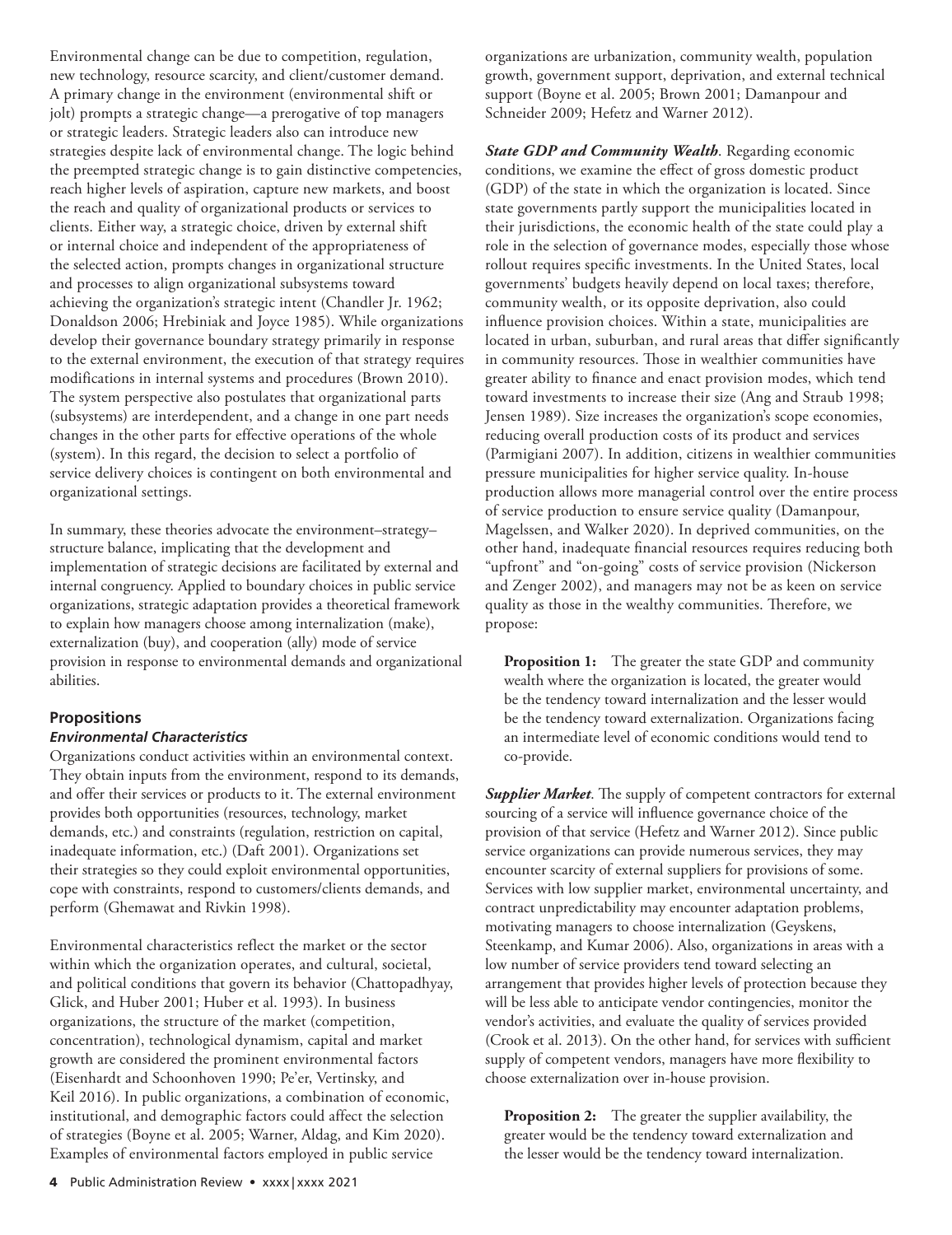Organizations faced with intermediate levels of supplier availability would tend to co-provide.

*Trend in Provision*. In addition to economic conditions, institutional factors also influence organizational decisions. Institutional/network pressures impel organizations toward conformity to rules and norms of their fields, and heighten the pursuit of legitimacy in organizational actions (Ang and Cummings 1997; Ashworth, Boyne, and Delbridge 2009). When organizations are uncertain about a decision, they seek direction from the behavior of other organizations in their population (Abrahamson 1991). Conformity to institutional norms ensures organizations that the decision is proper and appropriate, reduces uncertainty, and helps preserving the organization's stability in the population (Lam 2005). Trend in provision of a program or practice represents the prevalence of that program or practice in the population. As such, prior instances of the spread of a certain mode of providing services in the population (e.g., outsourcing "operation of libraries") can serve as a precedent that influences the selection of that provision in the focal organization. Considering the in-house provision as the traditional mode of service delivery, we thus propose:

**Proposition 3:** The greater the trend in externalization (or co-provision) of a service, the greater would be the tendency toward externalization (or co-provision) of that service and the lesser would be the tendency toward internalization.

#### *Organizational Characteristics*

The selection of organizational strategy concurs with environmental opportunities and demands. Organizational characteristics help facilitate or hinder the strategic choice. Compared with environmental characteristics, organizational characteristics are more susceptible to managerial control. However, they also are subject to the unpredictability and uncertainty of organizational actions and constraints in decision-makers' rationality and cognition (Cyert and March 1963).

*Organizational Decision Structure*. The selection of a service delivery is a strategic decision prerogative of organizational leaders. Strategic decisions in local government organizations can be made by elected leaders, professional leaders, or both. Research shows that local government leaders vary in their actions across the politics-tomanagement scale (Zhang and Feiock, 2010).

Elected leaders accommodate the political process of election and reelection, paying political debt and gaining constituents' support to fulfill political goals (Feiock, Jeong, and Kim 2003). Political ambition may encourage elected leaders to favor self-serving goals over organizational goals (Schneider 2013). A tendency toward serving political goals may affect political leaders' selection of service delivery choices (Alesina and Tabellini 2008). Hence, these leaders may transact internally rather than through markets in order to increase the size and prestige of their organizations, despite the cost to efficiency, indicating that they would be inclined toward in-house production of services.

**Proposition 4a:** In organizations whose elected leaders select the strategy for service provision, the tendency toward internalization would be greater than the tendency toward externalization and co-provision of services.

On the other hand, professional leaders are not bound by electoral cycles. They can have longer tenure in organizations, which equips them with long-term pursuance of efficiency and effectiveness, rather than opportunistic intents. Instead of focusing on political goals, these leaders are attuned to performance management criteria for accomplishing organizational goals. Hence, managers/ administrators may be more responsive to citizen needs and concerns (Bozeman 2002; Alesina and Tabellini 2002), and more pragmatic in responding to fiscal stress (Warner, Aldag, and Kim 2020). For these leaders, organizational advancement is expected to override political costs, making them more inclined toward externalization to increase efficiency and achieve economic performance outcomes. Therefore,

Proposition 4b: In organizations whose professional leaders select the strategy for service provision, the tendency toward externalization and co-provision of services would be greater than the tendency toward internalization.

However, the selection of a service delivery strategy could incur both economic and political risk. In this vein, where both elected and professional administrators are involved in the process of decisionmaking, compromise in their divergent preferences is required for joint decision- making. While the New Public Management's tenants of competition and efficiency (Hood 2002; Osborne and Gaebler 1992) have received considerable acceptance (Kettl 1997), New Public Service places more emphasis on public values and service quality (deLeon and Denhardt 2000) and engagement of citizens in the decision process (Warner and Hefetz 2008). The emphasis on values and quality, rather than efficiency and political goals, would allow elected and professional leaders to cooperate to reduce potential performance uncertainties involved in contracting out (Mols, Hansen, and Villadsen 2012). As such, local government organizations lean toward a more balanced decision, opting for co-provision of services rather than favoring elected leaders' tendency toward internalization, or professional leaders' tendency toward externalization. Therefore,

Proposition 4c: In organizations whose both elected and professional leaders are involved in selecting the strategy for service provision, the tendency toward co-provision would be greater than the tendency toward externalization and internalization.

*Organizational Size*. Size is considered a major contingency affecting organizations' strategy, structure, and behavior (Kimberly 1976). Major differences exist in scale advantages, resources, and access to suppliers between small and large organizations (Dobrev and Carroll 2003; Josefy et al. 2015). On one side, larger municipalities in more urban areas have more diverse and complex environments and better access to suppliers than smaller municipalities in more rural areas. This points toward selecting externalization. However, larger organizations also have higher knowledge and human resource capabilities to improve existing services and develop new services (Hitt, Hoskisson, and Ireland 1990; Nord and Tucker 1987). This points toward selecting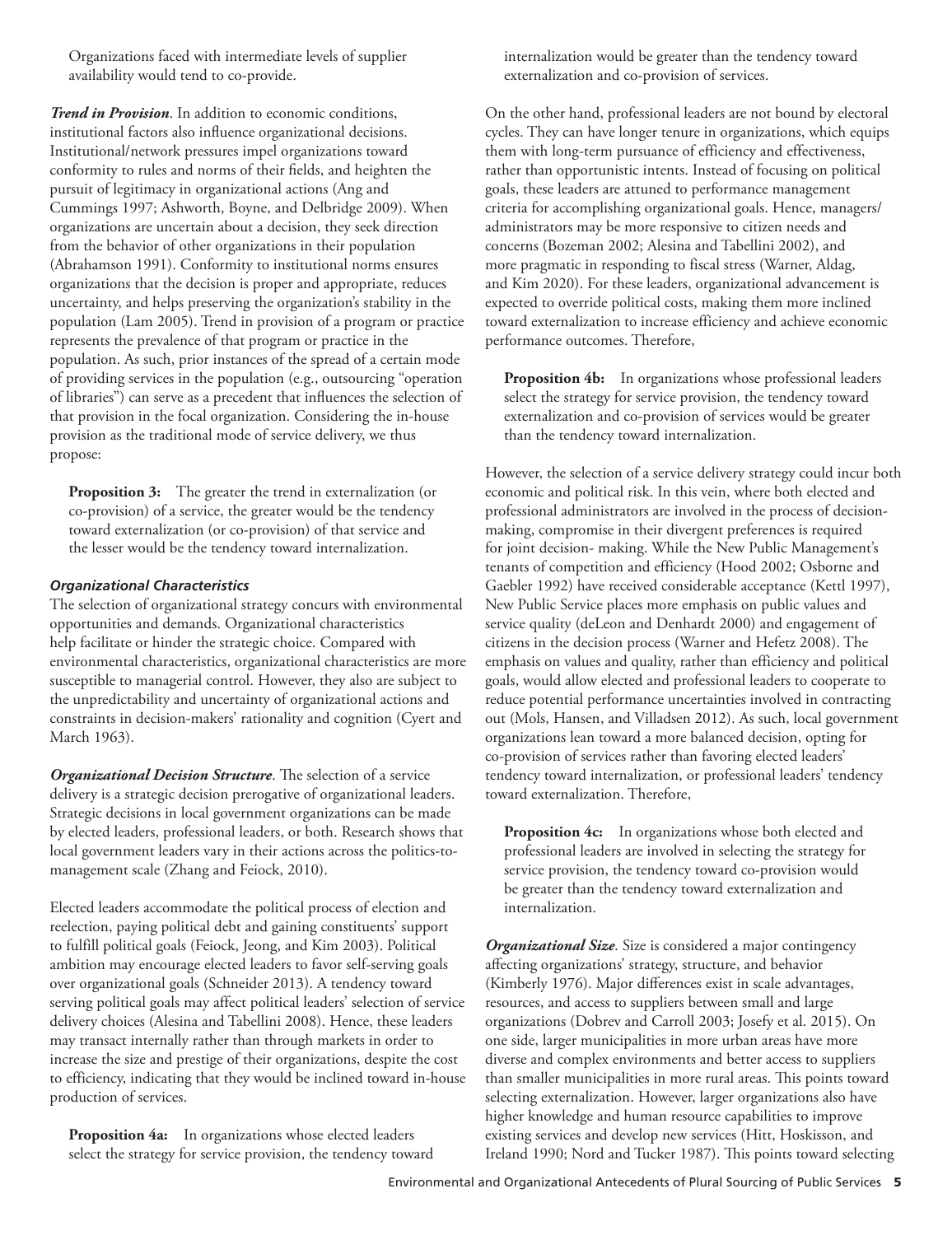in-house provision. We propose that size elements associated with internalization will prevail over those associated with privatization, as they offer better opportunity to managers to control the delivery process.

**Proposition 5:** The greater the organization size, the greater would be the tendency toward internalization and the lesser would be the tendency toward externalization. Organizations with intermediate level of size would tend to co-provide.

*Financial Resources*. Organizations with greater monetary resources can take more risk in managerial decisions and better absorb the cost of failure (Damanpour and Schneider 2009; Kearney, Feldman, and Scavo 2000). They can more easily modify current strategies and/or adopt new strategies because they can more easily finance funding, afford the cost of hiring and training employees, and adjust organizational systems and mechanisms to implement strategies (Helfat 1997). These capabilities will entice organizations with higher financial resources to produce services in-house. Thus,

**Proposition 6:** The greater the organizational financial resources, the greater would be the tendency toward internalization, and the lesser would be the tendency toward externalization. Organizations with intermediate level of financial resources would tend to co-provide.

*Fiscal and Non-fiscal Pressure*. Both fiscal and non-fiscal pressures, externally or internally induced, can influence strategic decisions. For instance, public service organizations can be under pressure to decrease costs of service delivery, face restriction in increasing taxes, cope with state government mandates, or encounter citizen pressure to improve the quality of service delivery. These pressures may tilt managers toward a strategy that best responds to the nature of the pressure. Bel and Fageda's (2007) review of the empirical evidence of the drivers of local governmental privatization indicates that fiscal stress and pressure from interest groups are explanatory factors of privatization in the U.S. context. Therefore, we propose that organizations that face fiscal and non-fiscal pressures tend to lower costs and increase efficiency, prompting the decision-makers to externalize service production.

**Proposition 7:** The greater the fiscal and non-fiscal pressures to externalize, the greater would be the tendency toward externalization, and the lesser would be the tendency toward internalization. Organizations faced with intermediate levels of fiscal and non-fiscal pressures would tend to co-provide.

#### **Methods**

#### *Data and Sample*

We analyzed service delivery provisions using data from the ICMA's Alternative Service Delivery (ASD) surveys. ASD surveys are administered nationally to a stratified random sample of U.S. local governments. The questionnaires are sent to city managers or chief administrative officers of municipal and county governments. Respondents are asked about the different modes of provision of 64 public services. The ICMA has issued the surveys every five years since 1982. The response rate for each survey ranged from 24%

to 32%, and the number of organizations that responded to each survey ranged from 1,172 to 1,566 (ICMA website, http://www. icma.org). We have access to the first six surveys; however, because of differences in the questions of the 1988 survey from others panels, for consistency, we included four panels (1992, 1997, 2002, and 2007) in constructing our sample. We matched the questions for each survey to create the longitudinal dataset. A total of 3,440 unique organizations responded to at least one of the four surveys. Since we are interested in the mode of provision of each service, we chose the organization-service as the level of analysis. The 3,440 organizations in our sample account for a total of 157,757 organization–service–year observations (hereafter, observation).

We then merged our ICMA sample with two other data sources. First, we used the results of two expert surveys (Brown and Potoski 2003; Hefetz and Warner 2012) to construct measures of supplier market, asset specificity, and service measurability. The two expert surveys were conducted to ascertain experts' assessment of the characteristics of each of 64 services included in ASD surveys. Second, we used data from the U.S. Census of Governments to measure community wealth, organizational size, and financial resources. These mergers reduced the number of organizations in the sample to 1,332 organizations and 68,547 observations. The primary reason for the reduction in the number of organizations is that the U.S. Census only includes data from cities with a population of 25,000 or more, whereas the ICMA includes data from cities with a population of 10,000 or more. Missing data and lagging two of the independent variables, trend in outsource and trend in cooperation, by one period further reduced the sample to 1,091 organizations and 47,436 observations.

#### *Measures*

*Dependent Variable*. Our dependent variable is a categorical variable computed for each observation from the ASD surveys. The variable is given the values of 1, 2, and 3 for the *internalization*, *externalization*, and *cooperation* modes of service provision, respectively. It is set equal to 1 when the service is fully produced in-house (i.e., by the employees of the organization entirely), to 2 when the service is outsourced to an external supplier (a private company or another local government), and to 3 when the service is provided jointly by the employees of the organization and an external supplier. Figure 1 shows the percent of services provided by internalization, externalization, and cooperation over time.



**Figure 1 Service Provision Over Time, 1992–2007**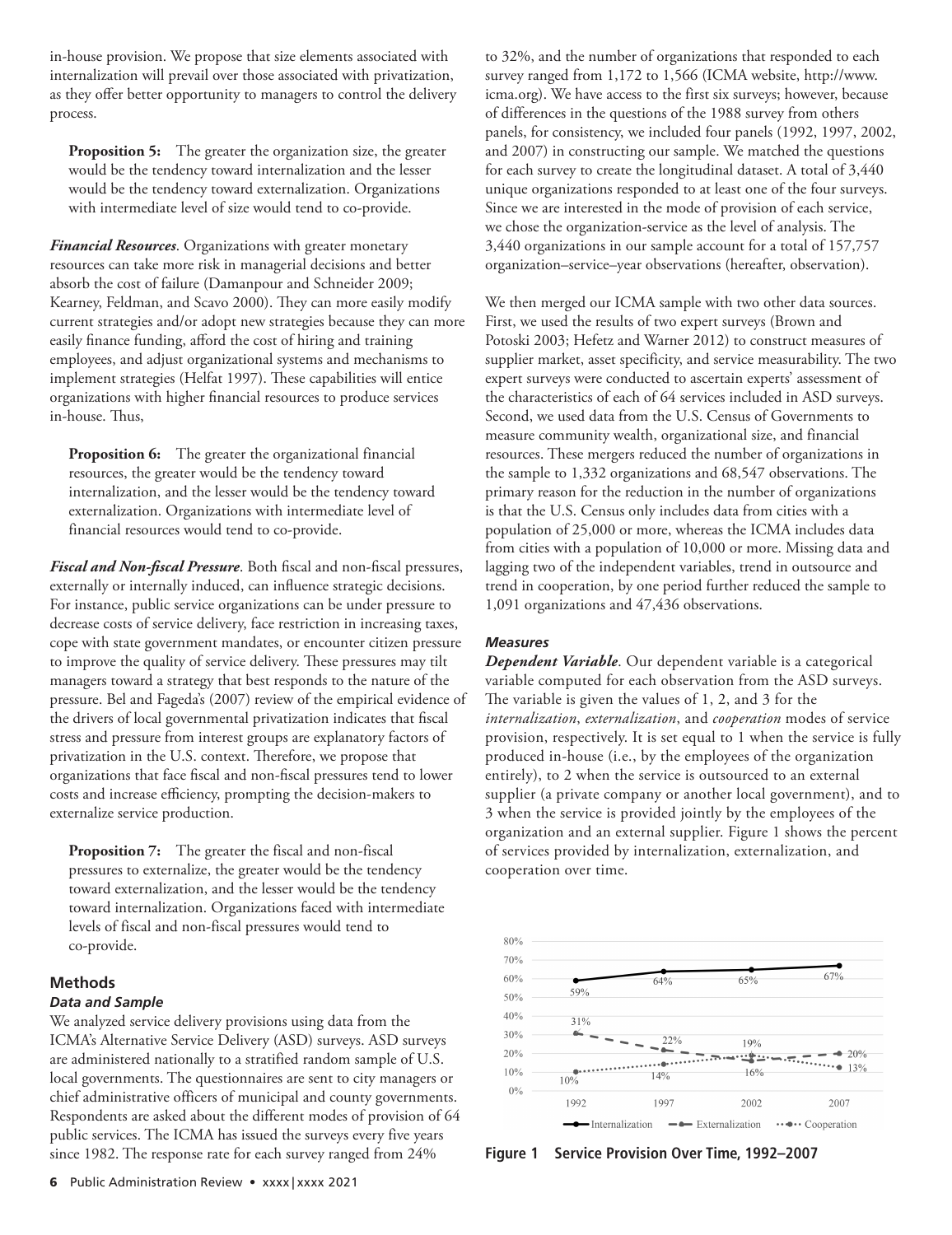# *Independent Variables*

*Environmental Characteristics*. *State GDP* represents the economic conditions of the state in which the local government is located, as reported by the U.S. Bureau of Economic Analysis. It is measured as the change in the real GDP of the state from the prior period to the current period. *Community wealth* is measured as the total personal income of constituents, adjusted for inflation using the consumer price index (CPI) with 1982 as the base year, divided by the total number of constituents. *Supplier market* is operationalized by the mean ratings for each service using the data from Hefetz and Warner's (2012) expert survey. The scale is from 0 (no suppliers) to 1 (one supplier), 2 (two suppliers), 3 (three suppliers), and 4 (four or more suppliers).

Using internalization as the base, we measured popularities of externalization and cooperation in the organizational population. *Trend in externalization* was calculated by the total number of observations in the population when a service is provided by an external supplier, divided by the total number of that service's provision (via internalization, externalization, or cooperation) in the population. Similarly, *Trend in cooperation* was calculated by the total number of observations in the population when a service is produced jointly by the organization and an external supplier, divided by the total number of that service's provision in the population. Trend in externalization and trend in cooperation were lagged because last year's trend in each of these two governance modes is expected to influence this year's decision to externalize and cooperate in order to normatively align with population.

*Organizational Characteristics*. As noted above, the selection of a service delivery mode is a strategic decision that can be made by elected leaders, professional leaders, or both. The ASD survey includes questions as to who inside the local government is involved in evaluating the service delivery choice. We constructed three variables. *Elected leader* is a dummy variable set equal to 1 if the respondents answer that the key decision-maker is an elected official and no professional leader is involved in the decision-making, and 0 otherwise. *Professional leader* is a dummy variable set equal to 1 if the key decision-maker is the chief administrator officer (CAO) or assistant CAO and no elected official is involved in the decisionmaking, and 0 otherwise*. Elected and professional leader* is a dummy variable set equal to 1 if the decision-making involves both elected and professional leaders, and 0 otherwise.

*Organization size* was measured by the natural log of the number of people living in the jurisdiction of the local government, as reported in the U.S. Census of Governments. *Financial resources* was calculated as the natural log of the total expenditures of the organization in the current period divided by the total number of constituents as reported by the U.S. Census. Total expenditures were adjusted for inflation using the CPI (consumer price index), with 1982 as the base year.

Fiscal and non-fiscal pressures to outsource the production of services were measured from the ASD surveys. *Fiscal pressure* is calculated using a dummy variable set equal to 1 if there was an attempt to decrease costs of service delivery, and 0 otherwise. *Non-fiscal pressure* was calculated as the proportion of positive answers to whether four factors spurred the organization's decision to outsource services: state or federal mandates, change in political climate, citizens favoring outsourcing, and unsolicited proposals by suppliers.

#### *Control Variables*

The transaction cost perspective offers that the boundary choice for each service is influenced by transaction costs associated with that service (Brown 2001; Williamson 1981). We controlled for two types of transactional costs—asset specificity and service measurability—for which data were publicly available for all 64 services (Brown and Potoski 2003). Asset specific represents the costs associated with fixed investments that are specialized to a particular asset. Service measurability represents the costs associated with monitoring supplier activities and measuring and evaluating the quality of services (Brown and Potoski 2003). *Asset specificity* and *Service measurability* were operationalized by their mean ratings for each service using the data from Brown and Potoski's (2003) expert survey. Both variables were scored on a five-point scale from low (1) to high (5).

We study provision choices for 64 public services. In the ASD surveys, these services are classified into seven types or groups: public works/transportation, public utilities, public safety, health and human services, parks and recreation, cultural and arts programs, and support functions. Since variation in the type of service may affect the selection of the service provision mode, we controlled for service groups. *Service group* was computed by the number of services provided by the organization in each of the seven service groups, divided by the total number of services provided by that organization. Furthermore, since our dataset is constructed from four panels (1992, 1997, 2002, 2007), we also controlled for temporal differences by using *yearly* fixed effects.

# *Analysis*

Our dataset combines data from three levels: service program (level 3), local government (level 2), and state (level 1). As the sample includes repeatedly measured decisions in each local government, decisions on services nested in the same local government are more likely to function in the same way than services nested in different local governments (clusters). This means that observations may be interdependent. Given the structure of our data, we cannot run a standard logistic regression analysis, for there is violation of the assumption of independent residuals (Bressoux, 2010; Sommet and Morselli 2017). Therefore, we opted for conducting multilevel model analyses for each of the three outcomes. Multilevel (logistic) modeling notably aims to deal with observations' interdependence by allowing us to specify the number of levels (clusters) in the dataset and by calculating the intracluster correlation coefficient (ICC). In other words, the multilevel estimation allows us to determine the degree of homogeneity of the outcome within (1) local governments and (2) states (Sommet and Morselli 2017).

To confirm that the multilevel model was a better fit for our data, we ran a multilevel empty (unconditional) model—including only the outcome and the specific cluster—to calculate whether heterogeneity exists on the log-odds of the outcome across both local governments and states. We ran multilevel empty models for each of the three outcomes (internalization, externalization,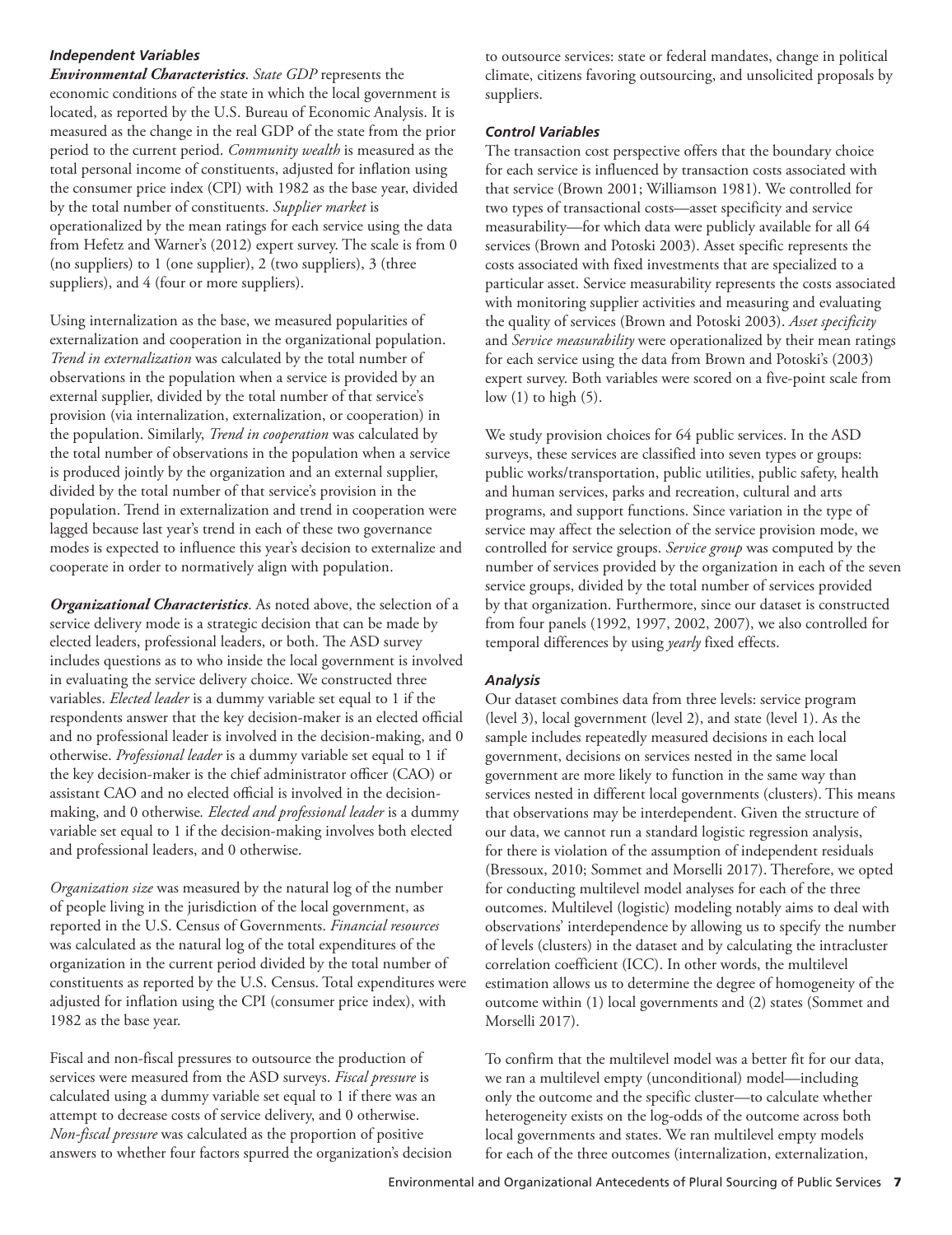|    | Variable                                        | Mean    | s.d. | 1       | 2       | 3       | 4       | 5       | 6       | $\overline{7}$ | 8       |
|----|-------------------------------------------------|---------|------|---------|---------|---------|---------|---------|---------|----------------|---------|
|    | Internalization                                 | 0.65    | 0.48 |         |         |         |         |         |         |                |         |
| 2  | Externalization                                 | 0.20    | 0.40 | $-0.68$ |         |         |         |         |         |                |         |
| 3  | Cooperation                                     | 0.15    | 0.36 | $-0.57$ | $-0.21$ |         |         |         |         |                |         |
| 4  | State GDP                                       | 0.17    | 0.07 | 0.01    | $-0.02$ | 0.01    |         |         |         |                |         |
| 5  | Community wealth                                | 9.26    | 0.24 | $-0.06$ | 0.02    | 0.06    | $-0.14$ |         |         |                |         |
| 6  | Supplier market                                 | 1.65    | 0.78 | $-0.16$ | 0.05    | 0.15    | 0.01    | 0.01    |         |                |         |
| 7  | Trend in outsource (lag)                        | 0.21    | 0.21 | $-0.34$ | 0.42    | $-0.02$ | $-0.01$ | $-0.04$ | 0.02    |                |         |
| 8  | Trend in cooperation (lag)                      | 0.12    | 0.10 | $-0.17$ | 0.01    | 0.21    | $-0.02$ | 0.04    | 0.38    | $-0.23$        |         |
| 9  | Only elected leaders                            | 0.03    | 0.18 | 0.01    | 0.00    | $-0.02$ | $-0.03$ | $-0.04$ | 0.00    | 0.01           | $-0.02$ |
| 10 | Only professional administrators                | 0.37    | 0.48 | $-0.01$ | $-0.01$ | 0.02    | 0.08    | 0.09    | 0.00    | 0.00           | 0.00    |
| 11 | Elected leaders & professional administrators   | 0.33    | 0.47 | $-0.04$ | 0.01    | 0.04    | 0.03    | $-0.02$ | 0.01    | 0.03           | $-0.03$ |
| 12 | Organization size (log)                         | 10.73   | 1.08 | $-0.04$ | $-0.04$ | 0.10    | 0.13    | 0.11    | 0.00    | 0.03           | 0.05    |
| 13 | Financial resources (log)                       | 0.69    | 0.32 | 0.02    | $-0.05$ | 0.03    | $-0.03$ | 0.11    | $-0.03$ | 0.03           | 0.01    |
| 14 | Fiscal pressure                                 | 0.48    | 0.41 | $-0.07$ | 0.00    | 0.09    | 0.02    | 0.12    | 0.01    | 0.02           | $-0.02$ |
| 15 | Non-fiscal pressure                             | 0.10    | 0.17 | $-0.02$ | 0.00    | 0.03    | 0.06    | $-0.01$ | 0.00    | 0.03           | $-0.02$ |
| 17 | Asset specificity                               | 3.00    | 0.63 | $-0.10$ | 0.15    | $-0.03$ | 0.02    | $-0.03$ | $-0.51$ | 0.35           | $-0.05$ |
| 18 | Service measurability                           | 2.60    | 0.53 | $-0.05$ | 0.07    | 0.00    | 0.00    | 0.00    | $-0.15$ | 0.15           | $-0.07$ |
|    | Variable                                        | 9       |      |         | 10      | 11      | 12      | 13      | 14      | 15             | 16      |
| 10 | Only professional administrators                | $-0.15$ |      |         |         |         |         |         |         |                |         |
| 11 | Elected leaders and professional administrators | $-0.13$ |      | $-0.54$ |         |         |         |         |         |                |         |
| 12 | Organization size (log)                         | $-0.05$ |      | 0.05    |         | 0.06    |         |         |         |                |         |
| 13 | Financial resources (log)                       | $-0.06$ |      | 0.06    |         | $-0.07$ | 0.03    |         |         |                |         |
| 14 | Fiscal pressure                                 | $-0.02$ |      | 0.29    |         | 0.31    | 0.17    | 0.02    |         |                |         |
| 15 | Non-fiscal pressure                             | $-0.01$ |      | 0.03    |         | 0.26    | 0.18    | 0.01    | 0.37    |                |         |
| 17 | Asset specificity                               | 0.01    |      | 0.00    |         | 0.00    | 0.03    | 0.03    | 0.00    | 0.01           |         |
| 18 | Service measurability                           | 0.01    |      | $-0.01$ |         | 0.01    | 0.06    | 0.00    | 0.01    | 0.03           | 0.36    |

\*Number of observations 47,436. Correlation coefficients greater than 0.01 or less than −0.01 are significant at *p*<.05.

#### **Table 2** Multilevel Logit Results for Service Delivery Choices

|                                       | Model 1         | Model 2         | Model 3     |  |
|---------------------------------------|-----------------|-----------------|-------------|--|
|                                       | Internalization | Externalization | Cooperation |  |
| <b>Environmental characteristics</b>  |                 |                 |             |  |
| State GDP                             | $-1.08***$      | $1.72***$       | $-0.81*$    |  |
|                                       | (0.32)          | (0.42)          | (0.41)      |  |
| Community wealth                      | $-0.65***$      | $0.40*$         | $0.65**$    |  |
|                                       | (0.16)          | (0.19)          | (0.23)      |  |
| Supplier market                       | $-0.76***$      | $0.27***$       | $0.40***$   |  |
|                                       | (0.02)          | (0.02)          | (0.03)      |  |
| Trend in outsource (lag)              | $-3.11***$      | $4.87***$       |             |  |
|                                       | (0.07)          | (0.08)          |             |  |
| Trend in cooperation (lag)            |                 |                 | $5.27***$   |  |
|                                       |                 |                 | (0.16)      |  |
| <b>Organizational characteristics</b> |                 |                 |             |  |
| Only elected leaders                  | $0.32*$         | $-0.30$         | $-0.21$     |  |
|                                       | (0.13)          | (0.16)          | (0.17)      |  |
| Only professional administrators      | $-0.05$         | $-0.05$         | $0.16*$     |  |
|                                       | (0.06)          | (0.07)          | (0.08)      |  |
| Elected leaders and professional      | $-0.17**$       | $-0.05$         | $0.36***$   |  |
| administrators                        | (0.05)          | (0.07)          | (0.08)      |  |
| Organization size (log)               | 0.00            | $-0.21***$      | $0.25***$   |  |
|                                       | (0.04)          | (0.04)          | (0.05)      |  |
| Financial resources (log)             | 0.10            | $-0.39***$      | 0.20        |  |
|                                       | (0.10)          | (0.12)          | (0.13)      |  |
| Fiscal pressure                       | $-0.16**$       | $-0.15$         | $0.47***$   |  |
|                                       | (0.06)          | (0.08)          | (0.08)      |  |
| Non-fiscal pressure                   | $-0.04$         | $0.45**$        | $-0.43**$   |  |
|                                       | (0.11)          | (0.14)          | (0.14)      |  |
| <b>Controls</b>                       |                 |                 |             |  |
| Year <sup>a</sup>                     | YES             | YES             | YES         |  |
| Service group <sup>a</sup>            | <b>YES</b>      | <b>YES</b>      | YES         |  |
| Assset specificity                    | $-0.52***$      | $0.37***$       | $0.21***$   |  |
|                                       | (0.03)          | (0.03)          | (0.03)      |  |
| Service measurability                 | $0.23***$       | $-0.34***$      | 0.00        |  |
|                                       | $-0.03$         | $-0.04$         | $-0.04$     |  |
| Constant                              | $9.82***$       | $-4.62**$       | $-14.06***$ |  |
|                                       | (1.54)          | (1.78)          | (2.16)      |  |
| Chi-square                            | 5,856           | 6,363           | 2,758       |  |
| Loa likelihood                        | $-24.671$       | $-17.478$       | $-16.402$   |  |

Notes: Number of observations 47,436. All tests are one-tailed since the hypotheses are directional.

\**p*<.05; \*\**p*<.01; \*\*\**p*<.001.

cooperation) including each of the two clusters (local governments, states). Findings from the empty models report that the intracluster variance of the log-odds for both clusters is statistically significant, thus corroborating the multilevel model is more appropriate when compared with a multinomial model.

#### **Results**

Descriptive statistics and correlations for all variables included in our analyses are shown in Table 1. Means of service provision strategies indicate that internalization is the most frequent form of service provision with 65% of the observations, followed by externalization with 20%, and cooperation with 15% of the observations (Fig. 1). Multilevel logit regression models are shown in Table 2. We conducted regression models for internalization (Model 1), externalization (Model 2), and cooperation (Model 3). In all of the models, we controlled for the seven service groups and for year fixed effects (coefficients not shown for parsimony). We tested for multicollinearity by computing the variance inflation factors (VIFs) of each regression model. The VIFs ranged between 1.08 and 3.26. These values are below the suggested ceiling of 10 for confirming multicollinearity problems (Chatterjee and Price 1991).

#### *Environmental Characteristics*

Results in Table 2 show that the external factors have different levels of impact on boundary choices. Proposition 1, which stated that state GDP and community wealth motivate organizations to choose internalization rather than externalization, was rejected. Regression coefficients of state GDP in Models 1 and 3 are negative (*p* <.001, *p*<.05) and in Model 2 is positive (*p*<.001). They indicate that local governments located in the states with higher GDP tend to select externalization over internalization and cooperation. The results for community wealth portray a similar picture. Regression coefficients for Model 1 is negative (*p*<.001) and for Models 2 and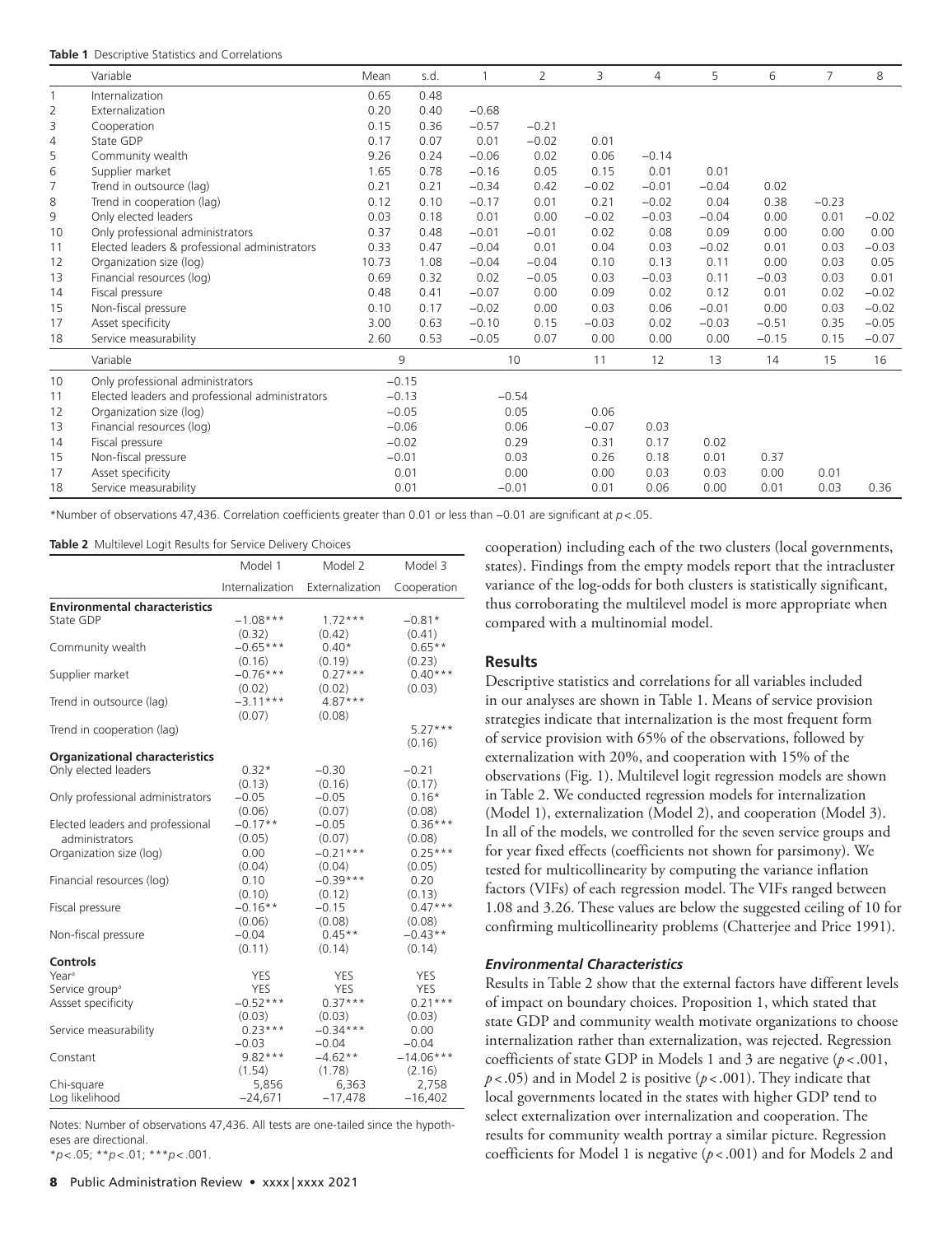3 are positive  $(p < .05, p < .01)$ . They suggest that organizations in wealthy communities rely on externalization and cooperation rather than on internalization.

Proposition 2 was partially supported. Our expectation that at high levels of supplier availability organizations tend to externalize rather than internalize was supported. Regression coefficient for externalization is positive (Model 2,  $p < .001$ ) and for internalization is negative (Model 1, *p*<.001). However, since the coefficient for cooperation is also positive (Model 3, *p*<.001), data do not distinguish between high and medium levels of supplier availability. Hence, our expectation that organizations faced with intermediate levels of supplier availability would co-provide rather than externalize is not supported.

Proposition 3 offered that trend in an alternative provision mode (externalization, cooperation) in the population positively affects the use of that mode by organizations in that population. Negative regression coefficient for internalization (Model 1, *p* <.001) combined with positive regression coefficient for trend in externalization (Model 2,  $p < .001$ ) and trend in cooperation (Models 3, *p*<.001) support this proposition. These findings are consistent with previous studies and confirm the role of pursuit of legitimacy in organizational decision-making (Abrahamson 1991; Staw and Epstein 2000).

#### *Organizational Characteristics*

We advanced three propositions regarding local governments' decision structure, depending whether the elected leaders (P4a), non-elected leaders (P4b), or both (P4c) are involved in selecting the service provision strategy. When the elected leader was in charge, results showed a positive and significant coefficient for internalization (Model 1, *p*<.05) and no statistically significant difference in terms of local governments' decisions to externalize or co-provide services (Model 2 and 3, *p*>.05). Hence, Proposition 4a is supported. For Proposition 4b, the results provided partial support by showing that when the decision-maker is a professional administrator, organizations are more likely to choose cooperation (Model 3, *p*< .05), relative to both internalization and externalization (Model 2 and 3, *p*>.05). This finding supports the view that in their decisions, non-elected leaders tend to decrease the weight of political concerns in the selection of boundary choices. In this vein, findings for P4a and P4b together suggest that the likelihood of selecting an alternative mode of service delivery over the traditional mode (in-house production) is higher for local governments whose decision-makers are non-elected leaders, compared with those whose decision-makers are elected leaders. But the alternative mode is not externalization as we proposed, it is cooperation. Proposition 4c, which suggested that when the decision involves both elected and non-elected leaders, local governments are more likely to choose cooperation relative to internalization and externalization, was supported. The results show that regression coefficient for internalization is negative (Model 1, *p* <.01), for externalization is nonsignificant (Model 2, *p*>.05), and for cooperation is positive (Model 3, *p*<.001).

Propositions 5 and 6 stated that, at higher levels of size and financial resources, organizations tend to choose internalization over externalization. Results are partially supportive, as both

size and resources regression coefficients for externalization are negative (Model 2, *p* <.001 and *p* <.001) and for internalization are nonsignificant (Model 1, *p*>.05, *p* >.05). At the medium level of size and resources, however, the results differ. For size, negative coefficient in Model 2 (*p* <.001) and positive coefficient in Model  $3 (p<.001)$  indicate that local governments select cooperation over externalization as Proposition 5 offers. But for financial resources, contrary to Proposition 6, the coefficient for cooperation is nonsignificant (Model 3, *p* >.05), although the regression coefficient for externalization is negative (Model 2, *p*<.001).

Proposition 7, regarding the influence of fiscal and non-fiscal pressures on service provision, was supported partially. Considering fiscal pressure, the regression coefficient in Model 1 is negative (*p*<.01), in Model 2 is nonsignificant (*p* >.05), and in Model 3 is positive ( $p$  < .001). These results suggest a preference for cooperation over both internalization and externalization, both at high and medium levels of fiscal pressure. Considering non-fiscal pressure, the regression coefficient in Model 1 is nonsignificant (*p*>.05), in Model 2 is positive  $(p < .01)$ , and in Model 3 is negative  $(p < .01)$ . These results suggest that, at both high and medium levels of nonfiscal pressure, externalization is preferred over internalization and cooperation. Overall, our findings point out fiscal and non-fiscal pressures affect service delivery strategy differently.

### **Discussion**

Studies of plural sourcing of organizational services in private or public context are scarce. The exceptions have mainly relied on the transaction cost perspective and have mainly examined effects of service attributes (e.g., environmental uncertainty, asset specificity, and contract management difficulty) on plural sourcing (Hefetz, Warner, and Vigoda-Gadot 2014; Heide et al., 2014; Mols, Hansen, and Villadsen 2012; Parmigiani 2007). This study contributes by using a different theoretical perspective that has not been applied in the studies of outsourcing in either public or business organizations. Strategic adaption perspective offers that the congruency between environmental contingencies and organizational actions governs organizational conduct and outcomes. We developed propositions on how environmental and organizational attributes affect three modes of service provision—internalization (in-house production), externalization (outsourcing production to an external provider), and cooperation (joint internal and external production). We controlled for service attributes and tested the propositions by longitudinal data from U.S. local government organizations. Results suggest that, under different external and internal conditions, organizations choose different mixes of externalization, internalization, and cooperation.

#### *Environmental and Organizational Characteristics*

Environmental antecedents of plural sourcing can be both economic and institutional. Considering economic antecedents, we investigated effects of macro (state GDP) and micro (supplier market, community wealth) factors. We found that, in states with high GDP, organizations select externalization over internalization and cooperation. Results for micro-economic indicators differed. Both community wealth and supplier market affected internalization negatively but externalization and cooperation positively. Together, these results suggest that, where any of the three economic indicators are substantial, municipalities do not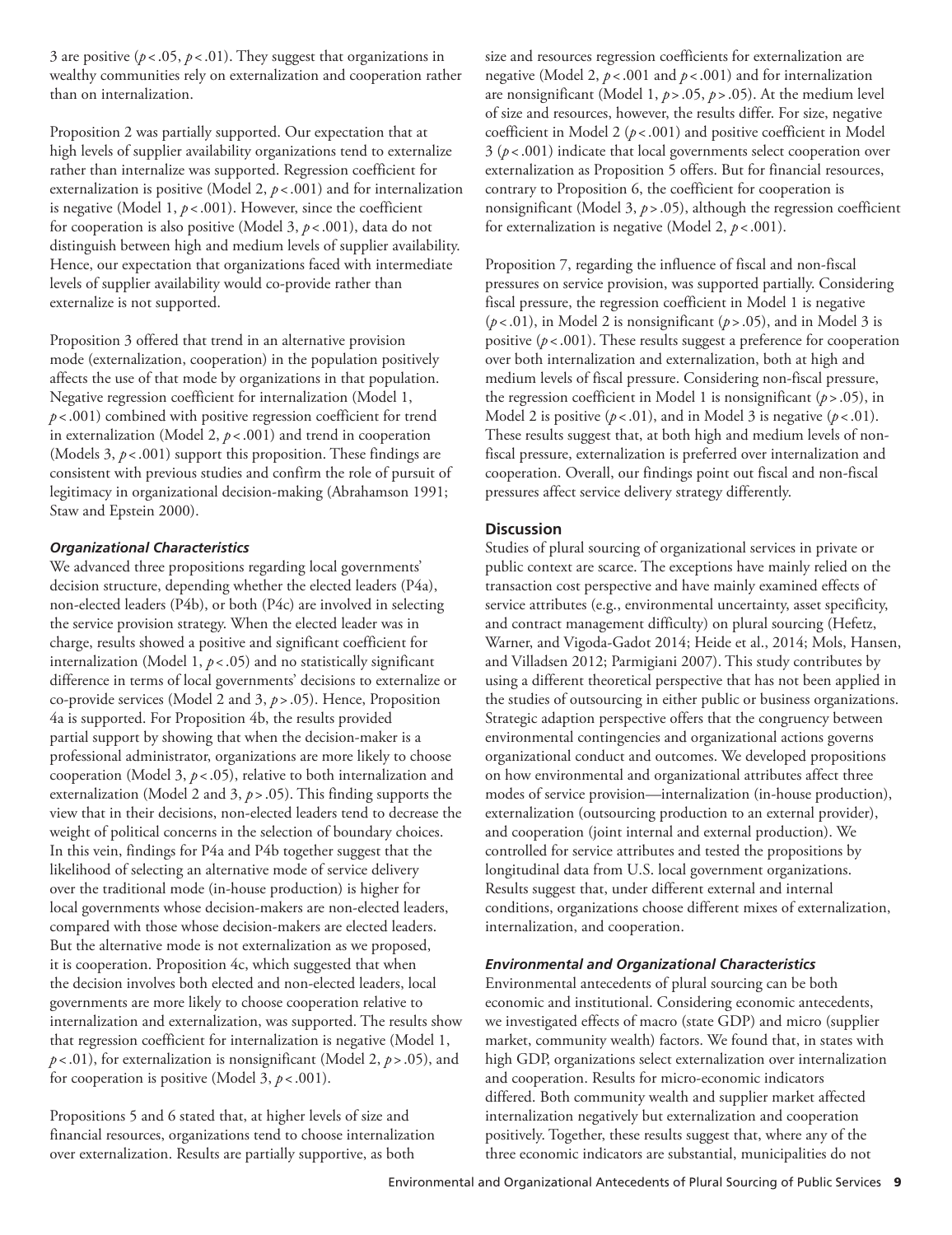tend to produce services in-house. They either outsource service production or jointly produce them with external entities. Yet, economic factors do not distinguish between externalization and cooperation, suggesting this distinction might depend on other types of antecedents.

As to the role of institutional factors—trend in outsourcing and trend in cooperation—local government organizations tend to follow an alternative delivery mode that is prevalent among members of the organizational population. Our findings supported the propositions suggesting that public service organizations, similar to their private counterparts, also ride on the fashion wave of contracting. Overall, our analyses of environmental characteristics point out that local governments prefer outsourcing and joint production to in-house production and adopt one or the other based on its commonness in the organizational population.

However, we found that the parity in selecting externalization and cooperation does not hold for organizational characteristics. Considering organizational decision structure, for example, when top decision-makers are elected leaders, results point to a preference for internalization. But in organizations where the decision-makers are professional administrators, results point to a preference for cooperation. In organizations where elected officials and professional administrators decide jointly, the coefficient for cooperation is positive and the coefficient for internalization is negative. These results suggest the involvement of professional administrators may overshadow the involvement of elected officials. Surprisingly, none of the three forms of decision structure affected externalization positively. This finding suggests strategic managers prefer the provision modes that allow them to have some degree of control on services delivery.

When organizations are large or financial resources are abundant, results indicate externalization is not a preferred choice. Large organizations prefer cooperation over internalization; financial resources remain neutral, not having an effect on either externalization or cooperation. A possible explanation is that, first, the higher administrative knowledge of large organizations enables them to devise managerial processes for coordinating their relationships with suppliers. Second, higher financial resources may relieve organizations from seeking efficiency by outsourcing their services but cannot explain whether they would prefer cooperation over internalization or vice versa.

We found a difference in the way fiscal and non-fiscal pressures influence service delivery strategy in public service organizations. In situations where fiscal (monetary) pressure is high, organizations tend toward choosing cooperation over externalization. But in situations where non-fiscal (political, social) pressure is high, organizations choose externalization over cooperation. Together, these findings suggest that the service provision choice could be contingent on the nature of perceived external pressure; namely, whether the source of the pressure is economic (fiscal) or institutional (non-fiscal).

#### *Implications for Theory and Research*

We found both economic and institutional forces could influence sourcing of public services. These forces respectively represent

a quest for efficiency and a quest for legitimacy, two rival forces influencing managerial decision-making (Abrahamson 1991; Ashworth, Boyne, and Delbridge 2009). According to the rational explanation, managers tend to make optimal or satisficing decisions to obtain economic gains (Ashworth, Boyne, and Delbridge 2009). According to the institutional explanation, managers tend to make decisions that conform to institutional norms to ensure that the choices are proper and preserve the organization's stability in its network or population (Lam 2005). Among our independent variables, community wealth, financial resources, and fiscal pressure associate with economic factors; trends in provision, political leadership, and non-fiscal pressure relate to institutional factors. However, while results indicate that both sets of factors influence service provision choices, with the exception of fiscal and non-fiscal pressures, they do not show their effects are distinct. Due to the important role of the interplay between economic and institutional forces on managerial decision-making, we recommend further investigations of their rival or complementary roles on boundary choice decisions, and more generally on strategic decisions in public service organizations.

More specific to local governments, public choice theory posits that government monopoly results in poor service quality, and New Public Management reform movement posits that outsourcing of organizational activities in general, and service delivery in particular, help make local governments more efficient and effective. However, our findings indicate a trend from the traditional in-house production of public services to cooperation more than externalization. Hence, contrary to public choice and public management reform views that champion externalization, when organizations have the option of selecting a governance mode combining hierarchy and market (i.e., co-provision), they tend to select it over both internalization (make) and externalization (buy), especially when organizational forces are strong. Confirmation and substantiation of this finding has important implications for theory and practice.

Based on the study's findings, we offer several ideas for future research. First, we have examined influences of external and internal antecedents without scrutinizing their interdependencies. Future research can contribute by exploring how interactions between environmental and organizational characteristics affect service delivery strategy. Second, it is important to examine the moderating effect of one set of factors on the relationship between the other set of factors and boundary choices. For example, more research is needed to determine whether the environmental circumstances (market structure; political, societal and economic conditions) strengthen or weaken the influence of organizational conditions (size, financial resources, non-fiscal pressure) on governance choices. Third, we recommend further use of multilevel examinations of governance modes in local government organizations in other nations, private non-profit organizations, and even for-profit service organizations to confirm, extend, and expand our findings on service delivery strategy. Fourth, future research also can explore the mechanisms by which organizations successfully make boundary decisions, despite external pressures and internal limitations. Fifth, additional research can help further understanding of whether organizations' past experience with a particular service delivery strategy would influence their current selection of that strategy. For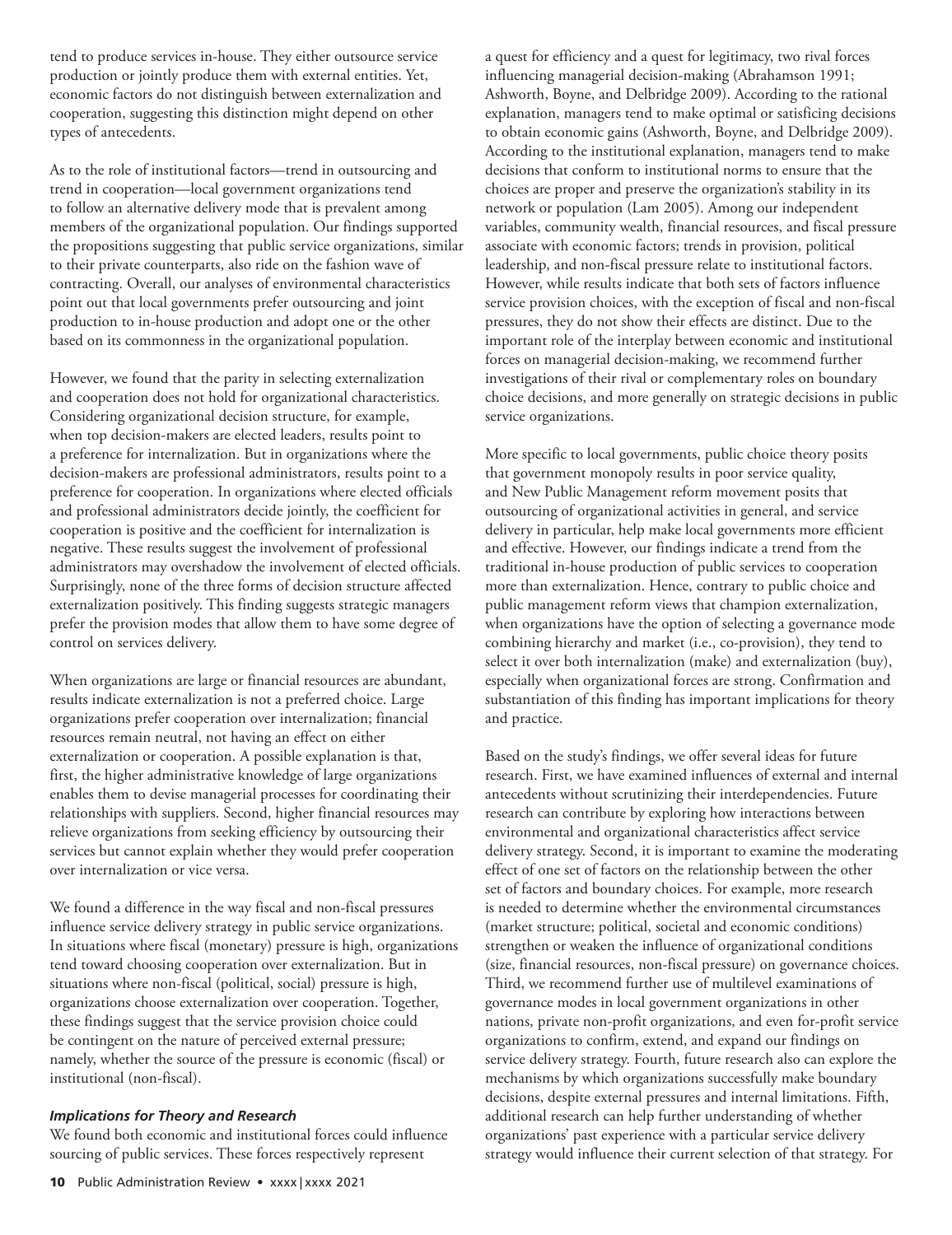example, would last year's decision to co-provide a service affect this year's decision to co-provide more? To externalize less? Such analyses can inform about extent and direction of path dependency in service delivery choices.

Previous studies have focused primarily on conditions that explain the selection of polar boundary choices of internalization and externalization. The emergence of cooperation as a prevalent provision choice in this study suggests that future studies would need to go beyond the polar choice of make *or* buy and explore environmental and organizational conditions that induce government organizations to select make, buy, and make *and* buy. Several research questions associated with the co-provision mode can be explored. For example, to what degree will selecting cooperation reduce the organization's monitoring costs of suppliers versus retaining the stock of the organization's specific assets? Why do fiscal and non-fiscal pressures differently influence choice of cooperation relative to both internalization and externalization? Is cooperation a temporary mode of governance leading to externalization to a supplier or is it a permanent mode of governance in-between internalization and externalization? What factors lead to successful versus unsuccessful cooperative service delivery? And so on.

Previous studies, as ours, have examined externalization or co-provision as events, not as processes. The sustainability of an outsourcing or a co-provision decision might be affected by the process through which that decision is made (Damanpour, Magelssen, and Walker 2020). As such, scholarly attention is needed to organizational processes that might support service delivery strategy success. For example, how can organizations effectively monitor suppliers? What activities do they undertake to monitor suppliers' behavior and evaluate the effectiveness of their contracts? How is cooperation between the organization and its supplier carried out? How do the parties share their duties? What are their responsibilities to end-users? How can learning from past experiences help strategic leaders select more effective delivery choices in the future? What are learning processes through which organizations could improve their relationships with the suppliers? Equally important, especially for public managers, are mechanisms for building trust and devising interaction processes of communication, cooperation, and problem solving between the organization and its suppliers.2 Overall, examinations of such research questions are necessary to develop a more in-depth understanding of antecedents and consequences of plural sourcing of organizational activities in both goods and services and in both business and public contexts.

#### *Limitations*

Our study has several limitations that should be considered in interpreting its results. First, we have controlled for and examined the influence of some explanatory variables, yet other factors, such as institutional and regulatory arrangements and organizational contracting experience, could be taken into account as additional predictors (Fabrizio 2012). Second, our dependent variable is the type of provision chosen for each service. However, service provisions may be interrelated and a type of provision may be linked to a previous provision of that type (Argyres and Liebeskind 1999), which we have not scrutinized. Third, we did not distinguish

between types of external suppliers (e.g., for-profit versus non-profit versus another government). Future research could tease apart the effects of different types of providers and explore whether internal and external antecedents differ when the supplier is another local government or a business organization. Fourth, we have controlled for transaction costs and have examined the relationship between external and internal conditions and service provision choices. Future studies can explore moderating or mediating effects of transaction costs on the relationships we have studied. For example, research can explore whether factors, such as cost of monitoring or financial value of contracting, would strengthen or weaken the influence of community wealth, organizational resource, or institutional pressures on service delivery choices.3 Fifth, we have investigated how environmental and organizational characteristics lead to the selection of governance modes in local government organizations. We caution generalizing our results to other types of public, and especially, business organizations. For instance, business organizations in stable markets may operate under similar environmental conditions as public service organizations, but they still face competition that is absent in local government organizations.

# **Conclusion**

This study contributes by applying strategic adaptation to predict governance mode choices in public service organizations. It extends and expands explanations of governance mode choices based on transaction cost, public choice, and New Public Management. The results also contribute to a better understanding of plural sourcing of organizational services, a research endeavor that requires more attention in both public and private contexts. We found that external and internal antecedents affect three types of service delivery choices (internalization, externalization, cooperation) differently. Our findings also depict a tendency toward co-provision over outsourcing of public services. We conclude that the nature of organizational boundaries is fluid, and pervasive pressure to improve quality of services, while reducing costs, continues to be a theme for more investigation. Given the emphasis on maximizing shareholder value in the private sector, top executives' desire to "do more with less," underfunded obligations (e.g., pension), and growing budgetary pressures in the public sector (Schneider 2005), we recommend new research on the decision-making processes for devising a mix of governance structures to produce services more efficiently and serve citizens more effectively.

#### **Notes**

- 1. Examples of hybrid forms are tapered vertical integration (Harrigan 1984), strategic alliances, joint ventures, partnerships, and more generally, any form of interorganizational cooperative arrangements. In a systematic review of empirical studies of transaction costs, David and Han (2004) found multiple forms of hybrid arrangements, such as franchises, relational contracting, alliances, and joint ventures. Yet, the majority of the studies had focused on the market versus hierarchy only.
- 2. Insights for theorizing and investigating the interaction processes can be drawn from the literature on mergers and acquisitions, strategic alliances, joint ventures, and cooperative agreements (e.g., Birkinshaw, Bresman, and Hakanson 2000; Damanpour et al. 2012; Fernández-Monroy, Martín-Santana, and Galván-Sánchez 2018; Meier et al. 2016; Spekman et al. 1998).
- 3. We thank an anonymous reviewer for bringing this point to our attention.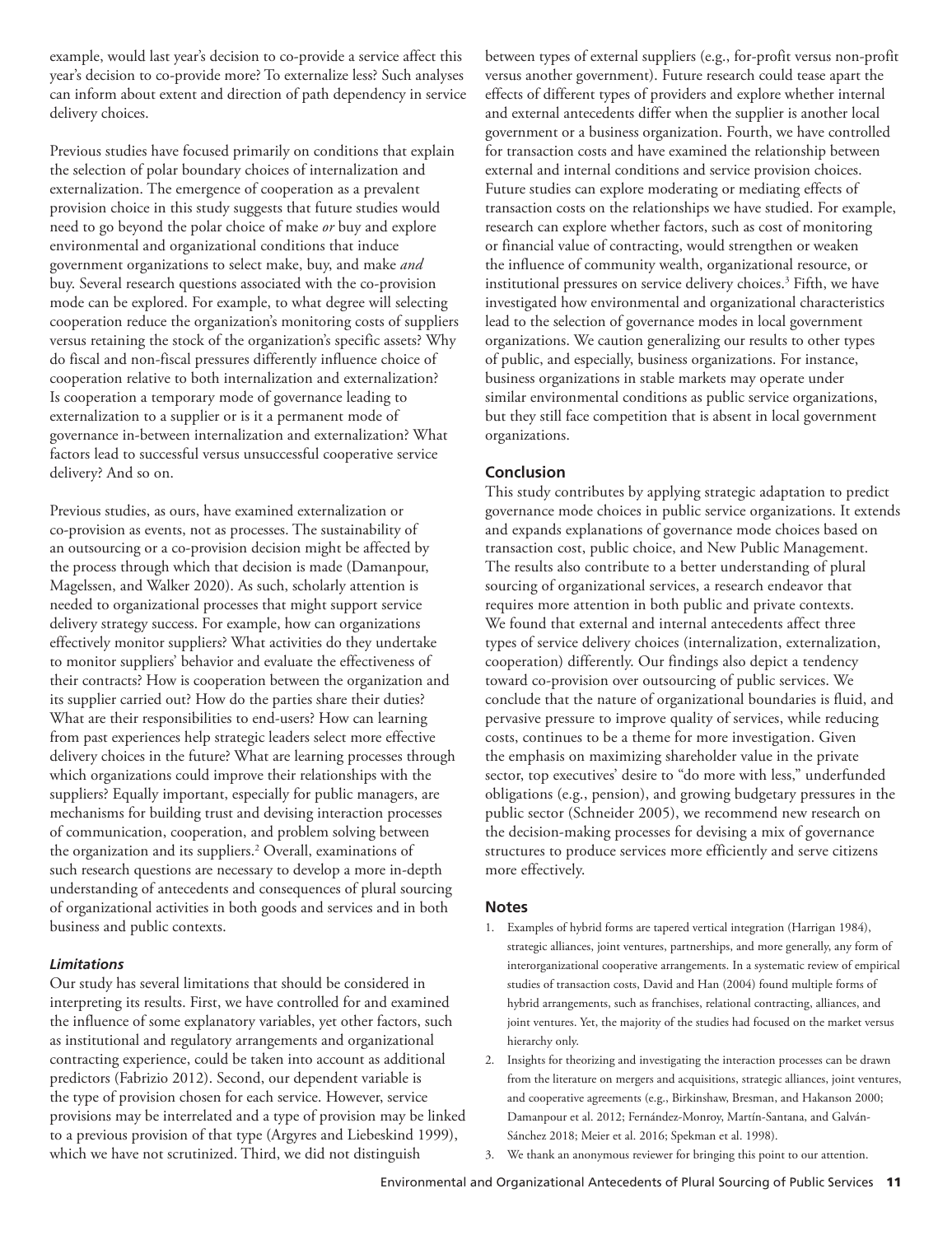#### **References**

Abrahamson, E. 1991. Managerial Fads and Fashion: The Diffusion and Rejection of Innovation. *Academy of Management Review* 16: 586–612.

Ackoff, R.L. 1970. *A Concept of Corporate Planning*. New York: Wiley-Interscience. ———. 1999. *Re-Creating Corporations*. New York: Oxford University Press.

Alesina, A., and G. Tabellini. 2008. Bureaucrats or Politicians? Part II: Multiple Policy Tasks. *Journal of Public Economics* 92: 426–47.

Ang, S., and L.L. Cummings. 1997. Strategic Response to Institutional Influences on Information Systems Outsourcing. *Organization Science* 8(3): 235–56.

Ang, S., and D.W. Straub. 1998. Production and Transaction Economies and IS Outsourcing: A Study of the US Banking Industry. *MIS Quarterly* 22: 535–52.

Argyres, N.S., and J.P. Liebeskind. 1999. Contractual Commitments, Bargaining Power, and Governance Inseparability: Incorporating History into Transaction Cost Theory. *Academy of Management Review* 24(1): 49–63.

Ashworth, R., G. Boyne, and R. Delbridge. 2009. Escape from the Iron Cage? Organizational Change and Isomorphic Pressures in the Public Sector. *Journal of Public Administration Research and Theory* 19: 165–87.

Bel, G., and X. Fageda. 2007. Why Do Local Governments Privatise Public Services? A Survey of Empirical Studies. *Local Government Studies* 33(4): 517–34.

Bel, G., X. Fageda, and M.E. Warner. 2010. Is Private Production of Public Services Cheaper than Public Production? A Meta-Regression Analysis of Solid Waste and Water Services. *Journal of Policy Analysis and Management* 29(3): 553–77.

Birkinshaw, J., H. Bresman, and L. Hakanson. 2000. Managing the Post-Acquisition Integration Process: How the Human Integration and Task Integration Processes Interact to Foster Value Creation. *Journal of Management Studies* 37: 395–425.

Bozeman, B. 2002. Public-Value Failure: When Efficient Markets May Not Do. *Public Administration Review* 62(2): 145–61.

Boyne, G.A. 1998. Bureaucratic Theory Meets Reality: Public Choice and Service Contracting in U.S. Local Government. *Public Administration Review* 58: 474–84.

———. 2002. Public and Private Management: What's the Difference? *Journal of Management Studies* 39(1): 97–122.

Boyne, G.A., J.S. Gould-Williams, J. Law, and R.M. Walker. 2005. Explaining the Adoption of Innovation: An Empirical Analysis of Public Management Reform. *Environment and Planning C: Government & Policy* 23(3): 419–35.

Brown, T.L. 2001. Contracting Out by Local Governments in Transitioning Nations. The Role of Technical Assistance in Ukraine. *Administration & Society* 32(6): 728–55.

———. 2010. The Evolution of Public Sector Strategy. *Public Administration Review* 70: S212–4.

Brown, T.L., and M. Potoski. 2003. Transaction Costs and Institutional Explanations for Government Service Production Decision. *Journal of Public Administration Research and Theory* 13(4): 441–68.

Buchanan, J.M., and G. Tullock. 1962. *The Calculus of Consent*. Michigan: University of Michigan Press.

Burton, R.M. 2013. The Future of Organization Design. *Journal of Organization Design* 2(1): 42–4.

Chandler, A.D., Jr. 1962. *Strategy and Structure*. Cambridge: MIT Press.

Chatterjee, S., and B. Price. 1991. *Regression Analysis by Example*. New York: John Wiley & Sons.

Chattopadhyay, P., W.H. Glick, and G.P. Huber. 2001. Organizational Actions in Response to Threats and Opportunities. *Academy of Management Journal* 44(5): 937–55.

Chakravarthy, B.J. 1982. Adaptation: A Promising Metaphor for Strategic Management. *Academy of Management Review* 7: 35–44.

Churchman, C.W. 1968. *The Systems Approach*. New York: Delacorte Press. Coase, R.H. 1937. The Nature of the Firm. *Econometrica* 4(16): 386–405.

Crook, T.R., J.G. Combs, D.J. Ketchen, and H. Aguinis. 2013. Organizing Around Transaction Costs: What We Learned and Where Do We Go From Here? *Academy of Management Perspectives* 27(1): 63–79.

Cummings, T.G., and S. Srivastva. 1977. *Management of Work: A Socio-Technical Systems Approach*. Kent, OH: Kent State University Press.

Cyert, R., and J. March. 1963. *A Behavioral Theory of the Firm*. Oxford: Blackwell.

Daft, R.L. 2001. *Organization Theory and Design*. Cincinnati, OH: South-Western Publishing.

Damanpour, F., C. Devece, C. Chen, and V. Pothukuchi. 2012. Organizational Culture and Partner Interaction in the Management of International Joint Ventures in India. *Asia Pacific Journal of Management* 29(2): 453–78.

Damanpour, F., C. Magelssen, and R.M. Walker. 2020. Outsourcing and Insourcing of Organizational Activities: The Role of Outsourcing Process Mechanisms. *Public Management Review* 22(6): 767–90.

Damanpour, F., and M. Schneider. 2009. Characteristics of Innovation and Innovation Adoption in Public Organizations: Assessing the Role of Management. *Journal of Public Administration Research and Theory* 19: 495–522.

David, R.J., and S.-K. Han. 2004. A Systematic Assessment of the Empirical Support for Transaction Cost Economics. *Strategic Management Journal* 25: 39–58.

de Leon, L., and R.B. Denhardt. 2000. The Political Theory of Reinvention. *Public Administration Review* 60(2): 89–97.

Donaldson, L. 1995. *American Anti-Management Theories of Organization*. Cambridge: Cambridge University Press.

———. 2006. The Contingency Theory of Organizational Design. In *Organization Design the Evolving State-of-the-Art*, edited by R.M. Burton, B. Eriksen, D.D. Håkonsson, and C.C. Snow, 19–40. New York: Springer Publishing Company.

Dobrev, S.D., and G.R. Carroll. 2003. Size (and Competition) Among Organizations: Modeling Scale-Based Selection Among Automobile Producers in Four Major Countries, 1885–1981. *Strategic Management Journal* 24(6): 541–58.

Dyer, J.H. 1997. Effective Interfirm Collaboration: How Firms Minimize Transaction Costs and Maximize Transaction Value. *Strategic Management Journal* 18(7): 535–56.

Dyer, J.H., and W. Chu. 2003. The Role of Trustworthiness in Reducing Transaction Costs and Improving Performance: Empirical Evidence for the United States, Japan, and Korea. *Organization Science* 14(1): 57–68.

Eisenhardt, K.M., and C.B. Schoonhoven. 1990. Organizational Growth: Linking Founding Team, Strategy, Environment, and Growth Among US Semiconductor Ventures, 1978-1988. *Administrative Science Quarterly* 35(3): 504–29.

Fabrizio, K.R. 2012. Institutions, Capabilities, and Contracts: Make or Buy in the Electric Utility Industry. *Organization Science* 23(5): 1264–81.

Feiock, R.C., M.G. Jeong, and J. Kim. 2003. Credible Commitment and Council-Manager Government: Implications for Policy Instrument Choices. *Public Administration Review* 63(5): 616–25.

Fernández-Monroy, M., J.D. Martín-Santana, and I. Galván-Sánchez. 2018. Building Successful Franchise Partnerships: The Importance of Communication and Trust. *Management Decision* 56(5): 1051–64.

Galbraith, J.R. 2002. *Designing Organizations*. San Francisco: Jossey-Bass.

Geyskens, I., J.-B.E.M. Steenkamp, and N. Kumar. 2006. Make, Buy, or Ally: A Transaction Cost Theory Meta-Analysis. *Academy of Management Journal* 49(3): 519–43.

Ghemawat, P., and J.W. Rivkin. 1998. *Creating Competitive Advantage*. Boston: Harvard Business School.

Harrigan, K.R. 1984. Formulating Vertical Integration Strategies. *Academy of Management Review* 9: 638–52.

Hefetz, A., and M.E. Warner. 2012. Contracting or Public Delivery? The Importance of Service, Market, and Management Characteristics. *Journal of Public Administration and Theory* 22(2): 290–317.